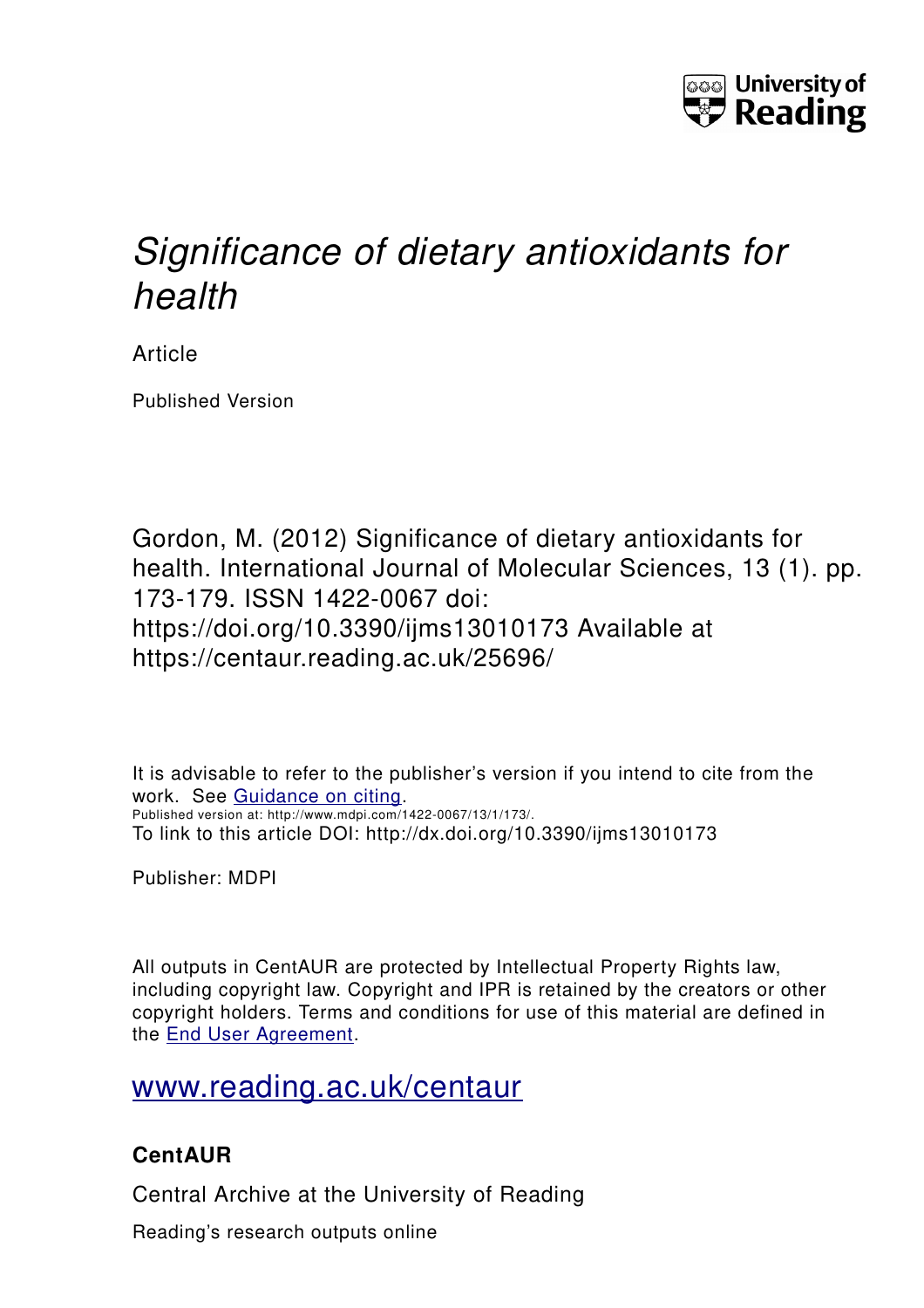#### **OPEN ACCESS**

International Journal of **Molecular Sciences ISSN 1422-0067**  www.mdpi.com/journal/ijms

*Review* 

# **Significance of Dietary Antioxidants for Health**

# **Michael H. Gordon**

Institute of Cardiovascular and Metabolic Research and Hugh Sinclair Unit of Human Nutrition, Department of Food and Nutritional Sciences, University of Reading, Whiteknights P.O. Box 226, Reading RG6 6AP, UK; E-Mail: m.h.gordon@reading.ac.uk; Tel.: +44-118-3786723; Fax: +44-118-3787708

*Received: 17 November 2011; in revised form: 2 December 2011 / Accepted: 8 December 2011 / Published: 23 December 2011* 

**Abstract:** Since evidence became available that free radicals were involved in mechanisms for the development of major diseases, including cardiovascular disease and cancer, there has been considerable research into the properties of natural dietary antioxidants. However, it has become clear that dietary antioxidants can only have beneficial effects *in vivo* by radical scavenging or effects on redox potential if they are present in tissues or bodily fluids at sufficient concentrations. For many dietary components, absorption is limited or metabolism into derivatives reduces the antioxidant capacity. For many dietary phytochemicals, direct antioxidant effects may be less important for health than other effects including effects on cell signalling or gene expression *in vivo*.

**Keywords:** antioxidants; bioavailability; health

## **1. Introduction**

It has been recognised that reactive oxygen species (ROS) generated by mitochondria, phagocytes, peroxisomes, and cytochrome P450 enzymes may cause damage to cellular DNA, proteins and lipids. The antioxidant hypothesis was a development from the lipid hypothesis, which related risk of developing cardiovascular disease (CVD) to high saturated fat intake and elevated plasma cholesterol levels [1,2]. Intervention trials failed to correlate reduction of plasma cholesterol levels by diet with reduction in cardiovascular disease, so the antioxidant hypothesis focussed attention on the potential for dietary antioxidants to reduce the impact of ROS. It provided an explanation for the reduction in risk of cardiovascular disease arising from increased consumption of fruit and vegetables which has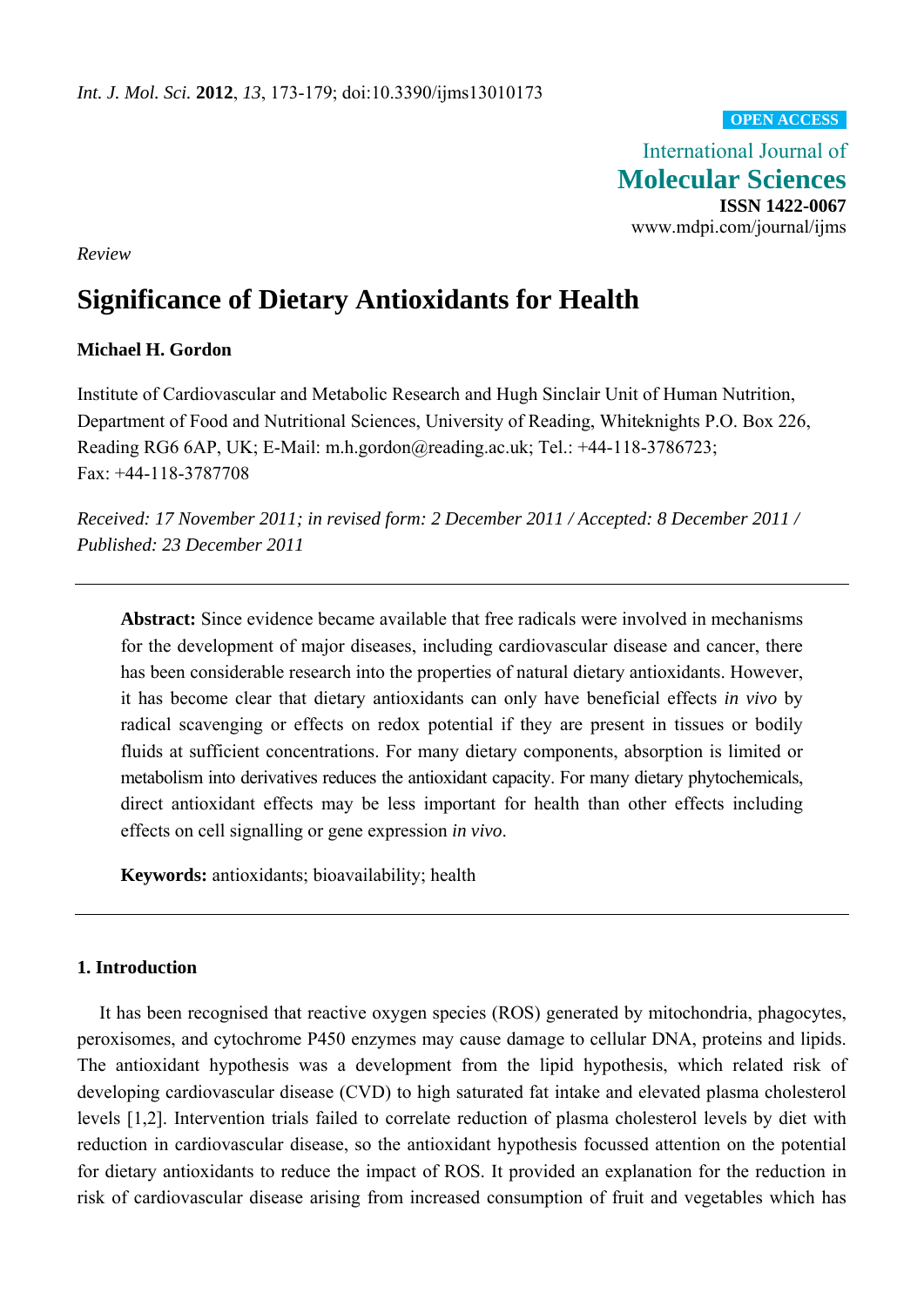been confirmed by meta analysis [3]. The antioxidant hypothesis proposed that low-density lipoprotein (LDL) cholesterol penetrates the endothelial wall into the sub-endothelial space, where it is susceptible to oxidation by free radicals, smooth muscle cells or macrophages. Oxidised LDL cholesterol is not recognised by the LDL receptors, so it is not cleared from the circulation but it is preferentially taken up by macrophages which become engorged and develop into foam cells. Toxic products are deposited into cells, and fatty streaks form from the foam cells, which develop into atherosclerotic plaques, and consequently play a role in the aetiology of CVD. Vitamin E is the main antioxidant in LDL, but carotenoids may also contribute to the stability of the LDL particle. Other antioxidants may play a role by reducing oxidative stress in plasma, and improving retention of antioxidants in LDL or reducing oxidative damage of Apo B-100, which is the protein in the LDL particle.

#### **2. Plasma Antioxidant Capacity**

There have been many studies of the antioxidant activity of food components. Dietary components with strong antioxidant activity under selected conditions include vitamin C, vitamin E, carotenoids, and flavonoids. The most common antioxidant mechanisms *in vitro* involve hydrogen-atom transfer, electron donation or metal chelation [4], although carotenoids are also effective singlet oxygen quenchers, which can be important in tissues, e.g., skin, where activation of oxygen may occur [5]. Increases in plasma antioxidant capacity or related measures of antioxidant effects of dietary phytochemicals have often been observed [6–8], but effects of foods containing dietary antioxidants on health outcomes cannot be demonstrated to be due to their antioxidant properties [9,10]. Endogenous compounds (glutathione, ubiquinol, uric acid, bilirubin) and enzymes (superoxide dismutase, catalase, glutathione peroxidase) also make major contributions to the detoxification of ROS. Uric acid, which is a product of purine metabolism, contributes 60–70% of plasma antioxidant capacity [11]. It has been shown to act as an intracellular free radical scavenger and it is active in reducing oxidative stress by reacting with ROS including nitric oxide, peroxyl radicals and hydroxyl radicals. An increase in plasma antioxidant capacity was demonstrated in volunteers who consumed apple juice but this was shown to be due to the increase in serum uric acid concentrations and was not due to the presence of antioxidant polyphenols in the juice [12]. However, elevated serum uric acid concentrations are often observed in subjects with chronic heart failure and metabolic syndrome, and serum uric acid has been proposed as an independent predictor for all major forms of cardiovascular death [13].

Uric acid occurs in plasma at concentrations of 200–500  $\mu$ mol/L, which is much higher than the concentration of dietary antioxidants. Vitamin C is the dietary antioxidant that occurs at highest concentrations in plasma. However, plasma becomes saturated with vitamin C at about 70  $\mu$ mol/L, which can be achieved by dietary intake of about 200 mg/day. Vitamin C is well absorbed by individuals who have a low plasma concentration, but once plasma becomes saturated, excess vitamin C is excreted. Epidemiological studies have provided evidence that plasma vitamin C concentration is inversely related to risk of CVD and/or all cause mortality, but clinical trials have not provided clear evidence to support the beneficial effects of vitamin C. Although supplementation with vitamin C may not benefit the general population, a large subpopulation has low plasma concentrations of vitamin C [14] and supplementation with vitamin C may be beneficial for individuals with low plasma vitamin C concentrations [15].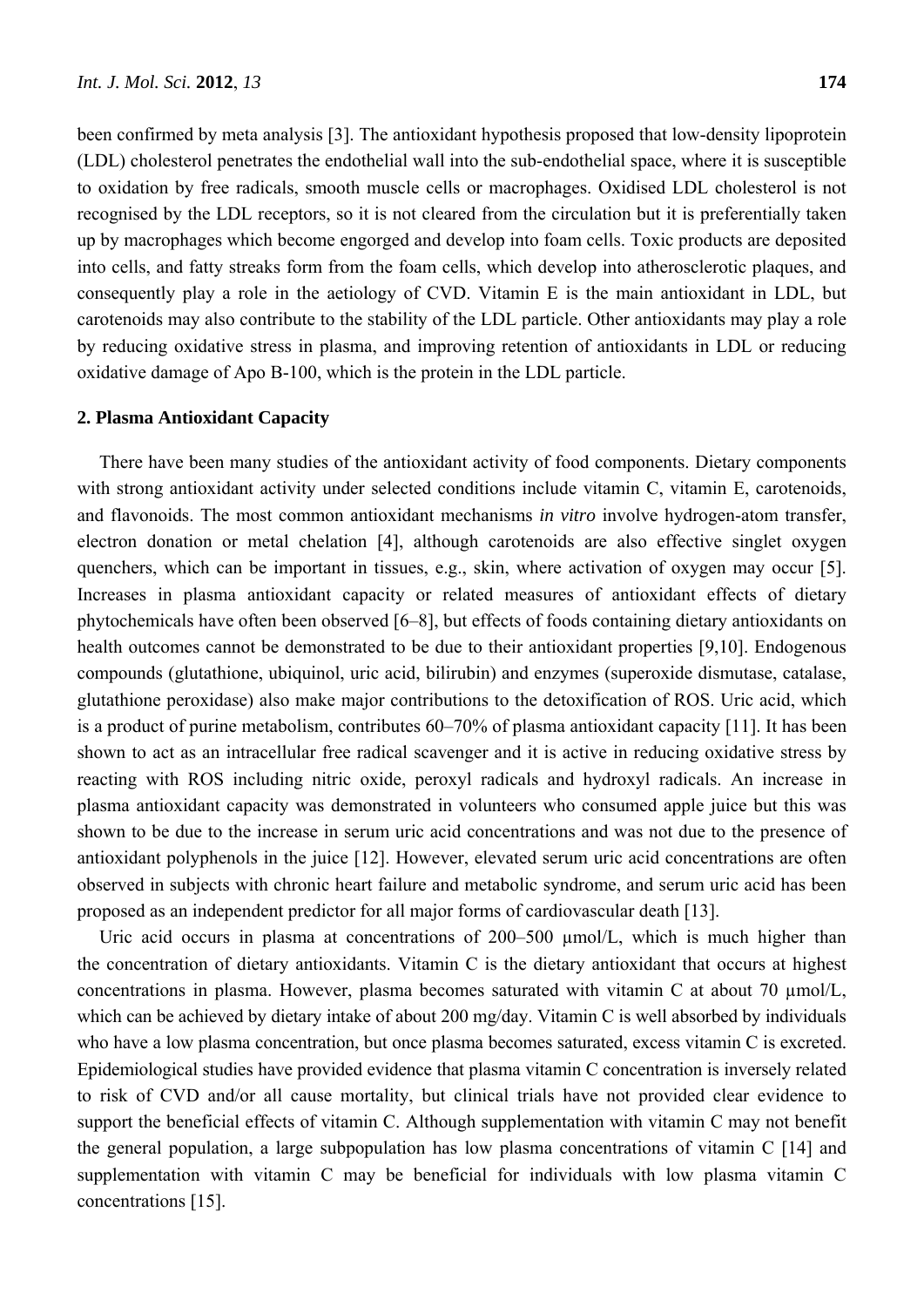#### *2.1. Carotenoids*

Carotenoids are partially absorbed from food, but their bioavailability varies widely, being dependent on the food matrix, and the carotenoid structure [16]. Absorption of carotenoids involves release from plant cells, and the formation of micelles which requires dietary fat and bile acids [17]. The carotenes are absorbed by passive diffusion through the intestinal brush border membrane into enterocytes, but for xanthophylls, e.g., lutein, absorption is a facilitated process that requires a class b-type 1 scavenger receptor (SR-B1) [18]. Carotenoids are incorporated into chylomicrons and released into the lymphatic system. They are then incorporated into lipoproteins in the liver and released into the blood stream. Absorption of carotenoids is a relatively slow process with peak plasma concentrations reached at up to 24 h after consumption of the food [19].

The effects of dietary supplementation with β-carotene were investigated in two intervention trials namely the CARET (β-carotene and retinol efficacy trial) and the ATBC (α-tocopherol and β-carotene for cancer prevention) study [20]. Both the CARET and the ATBC study were set up to examine the effects of vitamin supplementation on individuals at high risk of developing lung cancer due to smoking or exposure to asbestos. However, the trials provided evidence of increased morbidity and mortality in the vitamin-supplemented group [21].

Lutein and zeaxanthin are the only carotenoids that occur in the eye, where they are particularly concentrated in the centre of the retina, the macula lutea. They have been identified as being important for resistance to macular degeneration of the retina [22]. Eyes are constantly exposed to ROS, which may be formed due to the influence of UV radiation, which can pass through the cornea and enter the lens. The effect of the carotenoids in absorbing light in the blue and UV region without generating ROS, and in acting as antioxidants by combining with ROS to reduce their activity, makes an important contribution to maintaining the integrity of the retina.

#### *2.2. Flavonoids*

There has been much interest in dietary flavonoids in recent years. Flavonoids have a common structure consisting of 2 aromatic rings (A and B) that are linked together by 3 carbon atoms, which form an oxygenated heterocyclic ring (ring C) for most flavonoids, although the linking carbons may be in an open chain form for anthocyanins under some conditions. Flavonoids are divided into 6 subclasses: flavonols, flavones, flavanones, flavanols, anthocyanins, and isoflavones. Individual differences within each group arise from the variation in the number and arrangement of the hydroxyl groups and their alkylation and/or glycosylation. Flavonoids are highly active as antioxidants *in vitro* by hydrogen atom transfer, electron donation or metal chelation [4]. Many flavonoids are poorly absorbed from food [23,24]. In the small intestine, flavonoid glucosides may be partly converted to the aglycone by hydrolysis by lactase phlorodzin hydrolase in the brush-border and they may then enter cells by passive diffusion [23]. Alternatively, flavonoid glucosides may be transported into cells, and then hydrolysed by cytosolic β-glucosidase [23]. However, a considerable fraction of ingested flavonoids passes into the large intestine, where colonic microbiota cleave conjugates, and form phenolic acids and hydroxycinnamates. Isoflavones including daidzein-7-*O*glucosides from soya are reported to reach plasma concentrations up to 3 µM, but other classes reach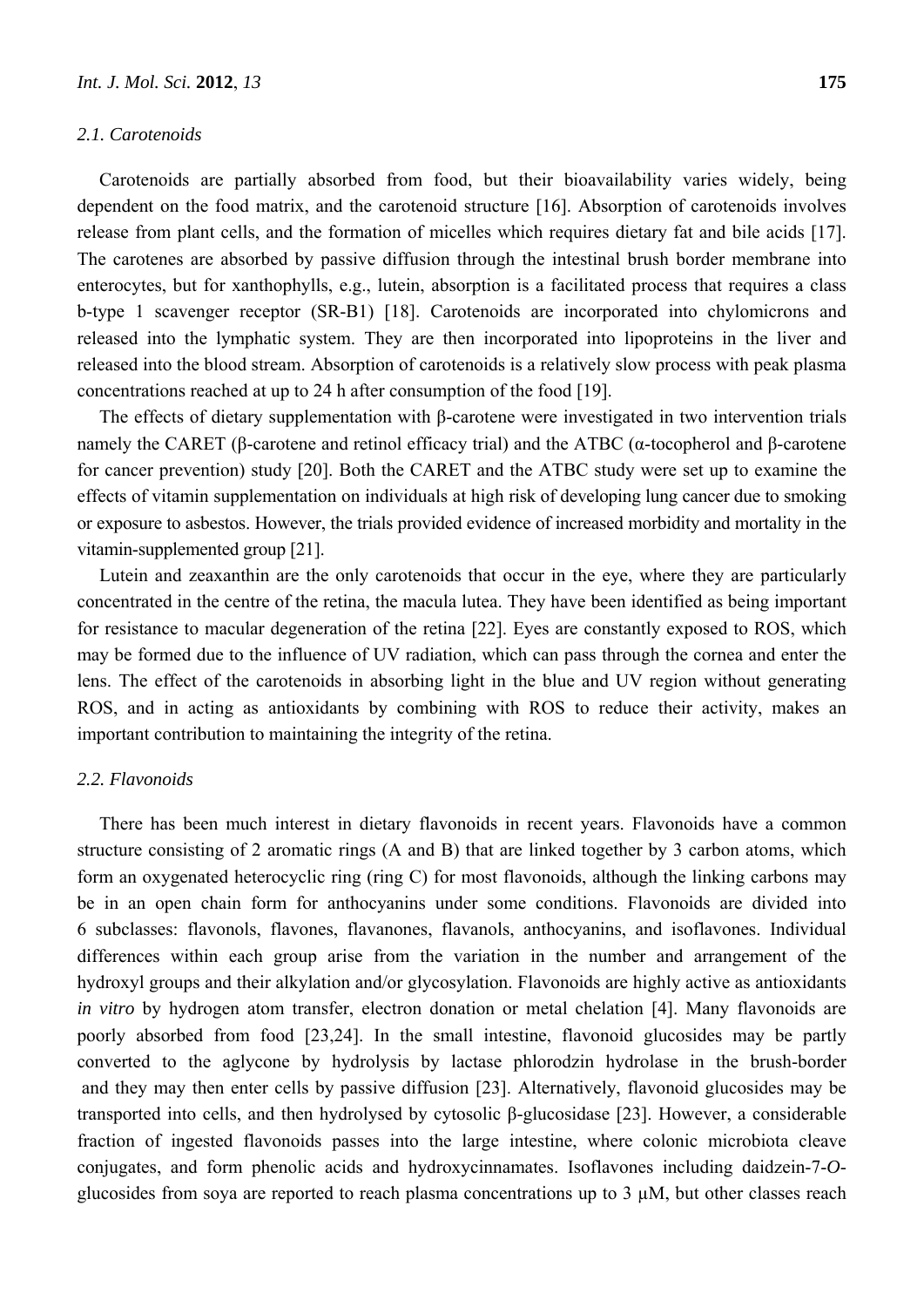plasma concentrations  $\leq 1 \mu M$  after supplementation (Table 1). The nature of the sugar can affect the uptake of dietary flavonoids. Thus quercetin-4′-*O*-glucoside and quercetin-3,4′-*O*-diglucoside from onions reached maximum plasma concentrations in <1 h and 4.7% of intake was recovered in the urine [25]. In contrast when quercetin-3-*O*-rutinoside was consumed in tomato juice, uptake was much slower with time to maximum plasma concentrations *ca.* 5 h, and only 0.02–2.8% of intake was recovered in the urine [26]. These studies confirmed that the absorption of rutinosides in the small intestine was minimal with slower absorption being consistent with absorption from the large intestine. Tea is one of the main sources of flavonoids in the diet. After consumption of green tea, peak plasma concentrations of epigallocatechin gallate, epigallocatechin and epicatechin were reported as 0.04–1 µM, 0.3–5  $\mu$ M and 0.1–2.5  $\mu$ M, respectively, in humans [27], but the theaflavins and thearubigins in black tea were less well absorbed with peak plasma concentrations of 2 nM reported for the theaflavins.

| <b>Flavonoid</b>                                                 | <b>Occurrence</b>   | Time to<br>maximum plasma<br>concentration | maximum<br>plasma<br>concentration | <b>Recovery</b><br>in urine | <b>Reference</b> |
|------------------------------------------------------------------|---------------------|--------------------------------------------|------------------------------------|-----------------------------|------------------|
| Flavan-3-ols e.g.<br>epicatechin,<br>epigallocatechin gallate    | Green tea           | $1.6 - 2.3 h$                              | $50 - 125$<br>nmol/L               | 8.1%                        | [28]             |
| Flavanones—<br>hesperetin-rutinoside,<br>naringeninin-rutinoside | Orange juice        | 4.4h                                       | $900$ nmol/L                       | $17.3\%$                    | $[29]$           |
| Flavonol rutinosides                                             | Tomato juice        | 5h                                         | $\leq$ 12 nmol/L                   | $0.02 - 2.8\%$              | [26]             |
| Flavonol glucosides                                              | onions              | <1 h                                       | $<665$ nmol/L                      | 4.7%                        | $[25]$           |
| Isoflavones-<br>daidzein-7- $O$ -glucosides                      | soya                | $8-9h$                                     | $<$ 3 µmol/L                       | $20 - 50\%$                 | [24,30]          |
| Anthocyanins<br>Cyanidin-3-galactoside                           | Chokeberry<br>juice | 1.3 <sub>h</sub>                           | $32 \text{ nmol/L}$                | $\leq 0.25\%$               | $[31]$           |

The physiological effects of phenolic acids are poorly understood, but effects on gene expression of antioxidant enzymes have been demonstrated. Thus protocatechuic acid, one of the main metabolites of anthocyanins, has been shown to induce the expression of antioxidant, detoxifying enzymes through c-Jun *N*-terminal kinase (JNK)-mediated nuclear factor (erythroid-derived 2)-like 2 (Nrf2) activation [32]. Flavonoids have also been shown to exert effects on cell signalling and gene expression. An extract from cocoa rich in flavonoids has been shown to suppress tumor necrosis factor (TNF-α)-induced vascular endothelial growth factor expression by inhibiting phosphoinositide 3-kinase (PI3K) and mitogen-activated protein kinase kinase-1 (MEK1) activities [33].

In addition, the antioxidant activity of many flavonoids is reduced by metabolism. Flavonoids are derivatised extensively by glucuronidation, methylation, and sulfation in the intestinal mucosa and the liver [34,35]. The antioxidant activity of derivatives is commonly less than that of the parent flavonoid, as shown for methylation or sulfation of quercetin [36].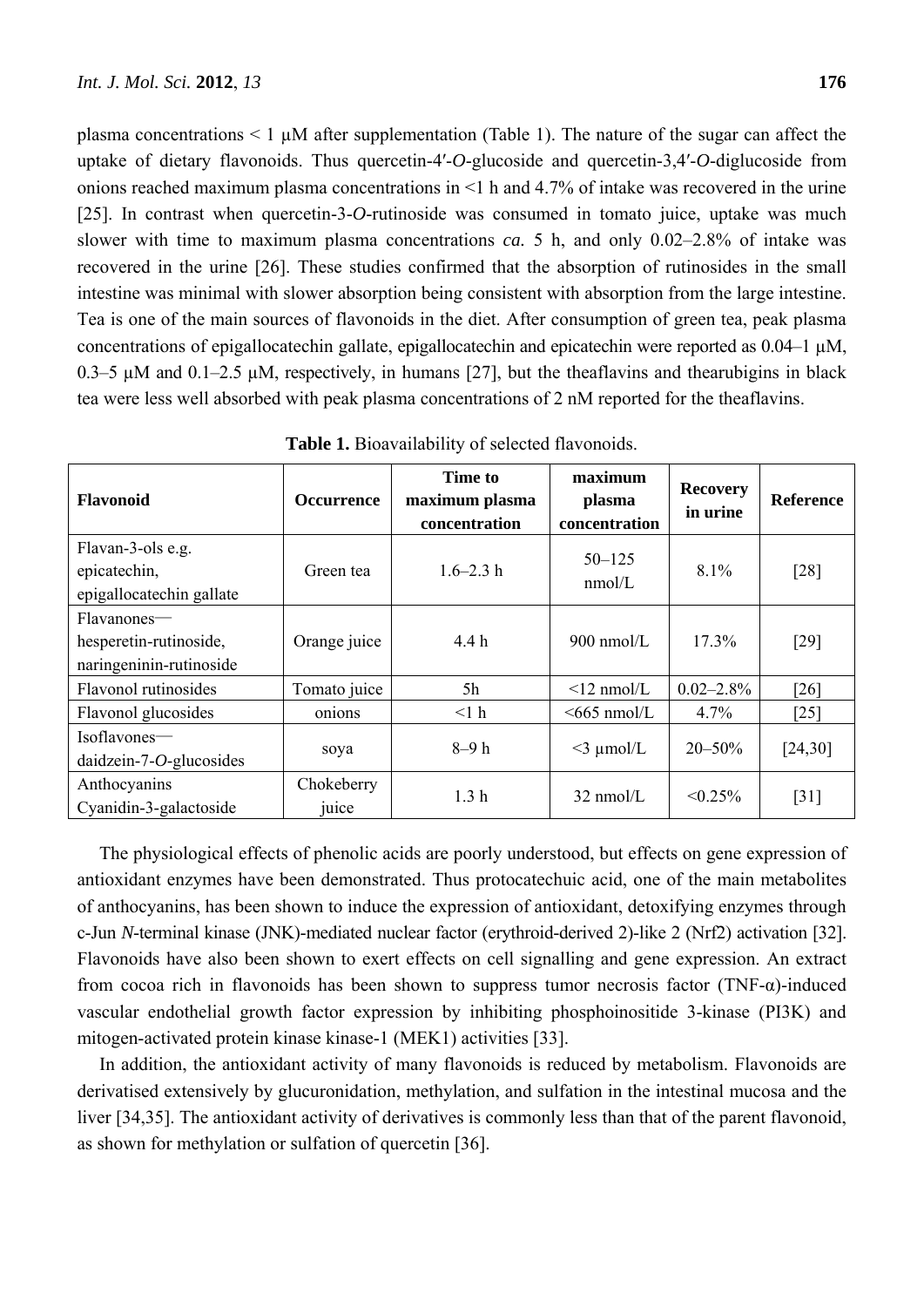## **3. Conclusion**

Thus, it is clear that many phytochemicals occur at low concentrations in plasma and tissues. They have many physiological effects, and supplementation with dietary antioxidants at doses that give rise to elevated concentrations in plasma and tissues may cause adverse effects. For the flavonoids, antioxidant activity is reduced by metabolism. Effects of dietary antioxidants on cell signalling and gene expression, where effects can be demonstrated at low concentrations, may be more important for health benefits than direct antioxidant activity.

## **References**

- 1. Duff, G.L.; McMillian, G.C. Pathology of atherosclerosis. *Am. J. Med.* **1951**, *11*, 92–108.
- 2. Keys, A. Atherosclerosis: A problem in newer public health. *J. Mt. Sinai Hosp. N Y* **1953**, *20*, 118–139.
- 3. Law, M.R.; Morris, J.K. By how much does fruit and vegetable consumption reduce the risk of ischaemic heart disease? *Eur. J. Clin. Nutr*. **1998**, *52*, 549–556.
- 4. Leopoldini, M.; Russo, N.; Toscano, M. The molecular basis of working mechanism of natural polyphenolic antioxidants. *Food Chem*. **2011**, *125*, 288–306.
- 5. Omoni, A.O.; Aluko, R.E. The anti-carcinogenic and anti-atherogenic effects of lycopene: A review. *Trends Food Sci. Technol*. **2005**, *16*, 344–350.
- 6. Roberts, W.G.; Gordon, M.H.; Walker, A.F. Effects of enhanced consumption of fruit and vegetables on plasma antioxidant status and oxidative resistance of LDL in smokers supplemented with fish oil. *Eur. J. Clin. Nutr.* **2003**, *57*, 1303–1310.
- 7. Seidel, C.; Boehm, V.; Vogelsang, H.; Wagner, A.; Persin, C.; Glei, M.; Pool-Zobel, B.L.; Jahreis, G. Influence of prebiotics and antioxidants in bread on the immune system, antioxidative status and antioxidative capacity in male smokers and non-smokers. *Br. J. Nutr.* **2007**, *97*, 349–356.
- 8. Young, J.F.; Dragsted, L.O.; Haraldsdottir, J.; Daneshvar, B.; Kall, M.A.; Loft, S.; Nilsson, L.; Nielsen, S.E.; Mayer, B.; Skibsted, L.H.; *et al*. Green tea extract only affects markers of oxidative status postprandially: Lasting antioxidant effect of flavonoid-free diet. *Br. J. Nutr*. **2002**, *87*, 343–355.
- 9. Gomez-Juaristi, M.; Gonzalez-Torres, L.; Bravo, L.; Vaquero, M.P.; Bastida, S.; Sanchez-Muniz, F.J. Beneficial effects of chocolate on cardiovascular health. *Nutr. Hosp*. **2011**, *26*, 289–292.
- 10. Benzie, I.F.F.; Wachtel-Galor, S. Vegetarian diets and public health: Biomarker and redox connections. *Antioxid. Redox Signal.* **2010**, *13*, 1575–1591.
- 11. Duplancic, D.; Kukoc-Modun, L.; Modun, D.; Radic, N. simple and rapid method for the determination of uric acid-independent antioxidant capacity. *Molecules* **2011**, *16*, 7058–7067.
- 12. Godycki-Cwirko, M.; Krol, M.; Krol, B.; Zwolinska, A.; Kolodziejczyk, K.; Kasielski, M.; Padula, G.; Grebocki, J.; Kazimierska, P.; Miatkowski, M.; *et al*. Uric acid but not apple polyphenols is responsible for the rise of plasma antioxidant activity after apple juice consumption in healthy subjects. *J. Am. Coll. Nutr*. **2010**, *29*, 397–406.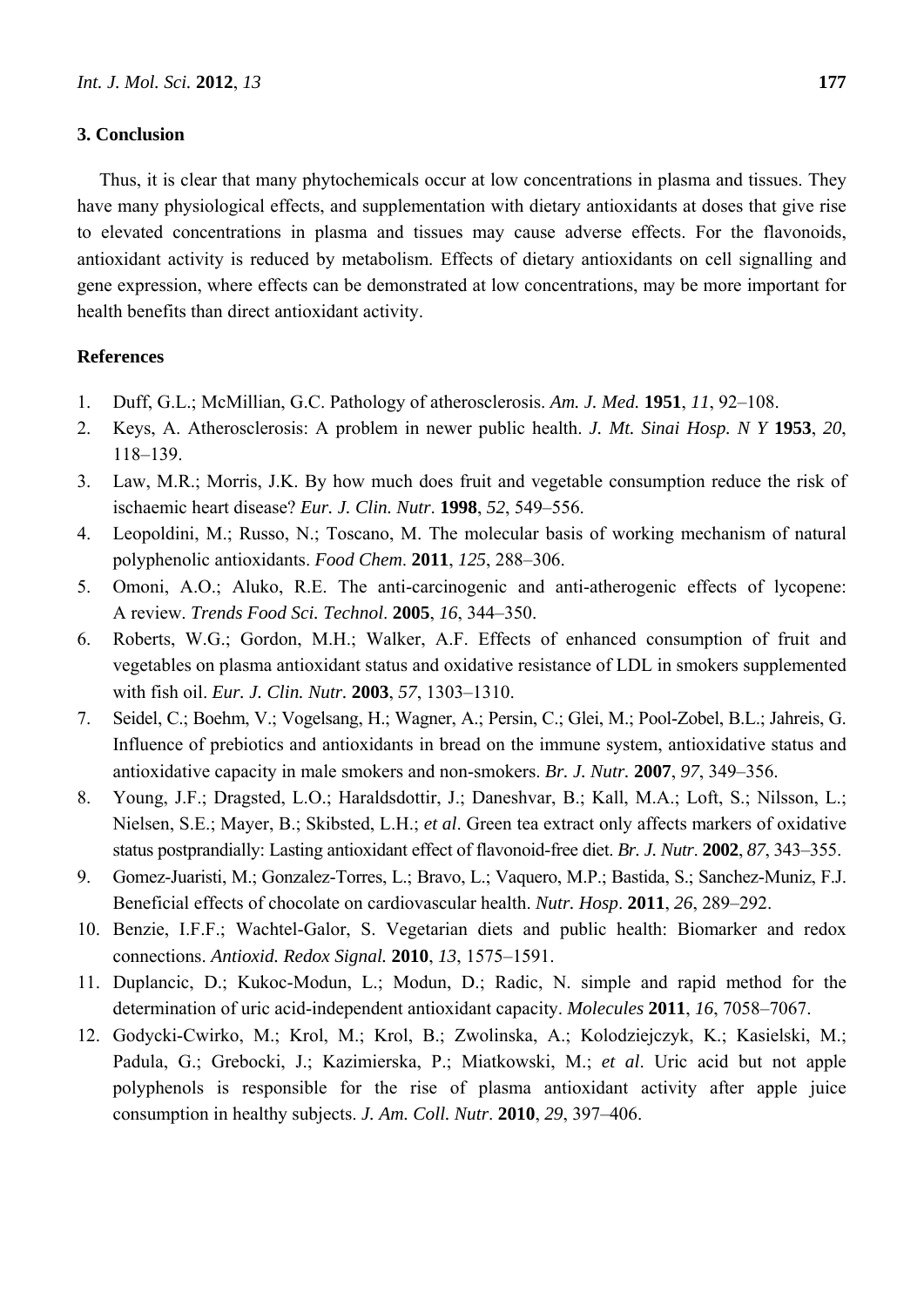- 13. Strasak, A.M.; Kelleher, C.C.; Brant, L.J.; Rapp, K.; Ruttmann, E.; Concin, H.; Diem, G.; Pfeiffer, K.P.; Ulmer, H. Serum uric acid is an independent predictor for all major forms of cardiovascular death in 28,613 elderly women: A prospective 21-year follow-up study. *Int. J. Cardiol*. **2008**, *125*, 232–239.
- 14. Smith, J.L.; Hodges, R.E. Serum levels of vitamin C in relation to dietary and supplemental intake of vitamin C in smokers and non-smokers. *Ann. N.Y. Acad. Sci*. **1987**, *498*, 144–152.
- 15. Lykkesfeldt, J.; Poulsen, H.E. Is vitamin C supplementation beneficial? Lessons learned from randomised controlled trials. *Br. J. Nutr.* **2010**, *103*, 1251–1259.
- 16. Yeum, K.J.; Russell, R.M. Carotenoid bioavailability and bioconversion. *Ann. Rev. Nutr*. **2002**, *22*, 483–504.
- 17. Tyssandier, V.; Lyan, B.; Borel, P. Main factors governing the transfer of carotenoids from emulsion lipid droplets to micelles. *Biochim. Biophys. Acta* **2001**, *1533*, 285–292.
- 18. Yonekura, L.; Nagao, A. Intestinal absorption of dietary carotenoids. *Mol. Nutr. Food Res.* **2007**, *51*, 107–115.
- 19. Novotny, J.A.; Kurilich, A.C.; Britz, S.J.; Clevidence, B.A. Plasma appearance of labeled beta-carotene, lutein, and retinol in humans after consumption of isotopically labeled kale. *J. Lipid Res.* **2005**, *46*, 1896–1903.
- 20. Rowe, P.M. CARET and ATBC refine conclusions about beta-carotene. *Lancet* **1996**, *348*, 1369–1369.
- 21. Thurnham, D.I. Macular zeaxanthins and lutein—a review of dietary sources and bioavailability and some relationships with macular pigment optical density and age-related macular disease. *Nutr. Res. Rev*. **2007**, *20*, 163–179.
- 22. Pryor, W.A.; Stahl, W.; Rock, C.L. Beta carotene: From biochemistry to clinical trials. *Nutr. Rev*. **2000**, *58*, 39–53.
- 23. Del Rio, D.; Borges, G.; Crozier, A. Berry flavonoids and phenolics: Bioavailability and evidence of protective effects. *Br. J. Nutr*. **2010**, *104*, S67–S90.
- 24. Manach, C.; Williamson, G.; Morand, C.; Scalbert, A.; Remesy, C. Bioavailability and bioefficacy of polyphenols in humans. I. Review of 97 bioavailability studies. *Am. J. Clin. Nutr*. **2005**, *81*, 230S–242S.
- 25. Mullen, W.; Edwards, C.A.; Crozier, A. Absorption, excretion and metabolite profiling of methyl-, glucuronyl-, glucosyl- and sulpho-conjugates of quercetin in human plasma and urine after ingestion of onions. *Br. J. Nutr*. **2006**, *96*, 107–116.
- 26. Jaganath, I.B.; Mullen, W.; Edwards, C.A.; Crozier, A. The relative contribution of the small and large intestine to the absorption and metabolism of rutin in man. *Free Radic. Res*. **2006**, *40*, 1035–1046.
- 27. Lambert, J.D.; Hong, J.; Lu, H.; Meng, X.; Lee, M.-J.; Yang, C.S. Bioavailabilities of Tea Polyphenols in Humans and Rodents. In *Protective Effects of Tea on Human Health*, 1st ed.; Jain, N.K., Siddiqi, M., Weisburger, J., Eds.; CABI: Oxfordshire, UK, 2006; pp. 25–33.
- 28. Stalmach, A.; Mullen, W.; Pecorari, M.; Serafini, M.; Crozier, A. Bioavailability of *C*-linked dihydrochalcone and flavanone glucosides in humans following ingestion of unfermented and fermented rooibos teas. *J. Agric. Food Chem*. **2009**, *57*, 7104–7111.